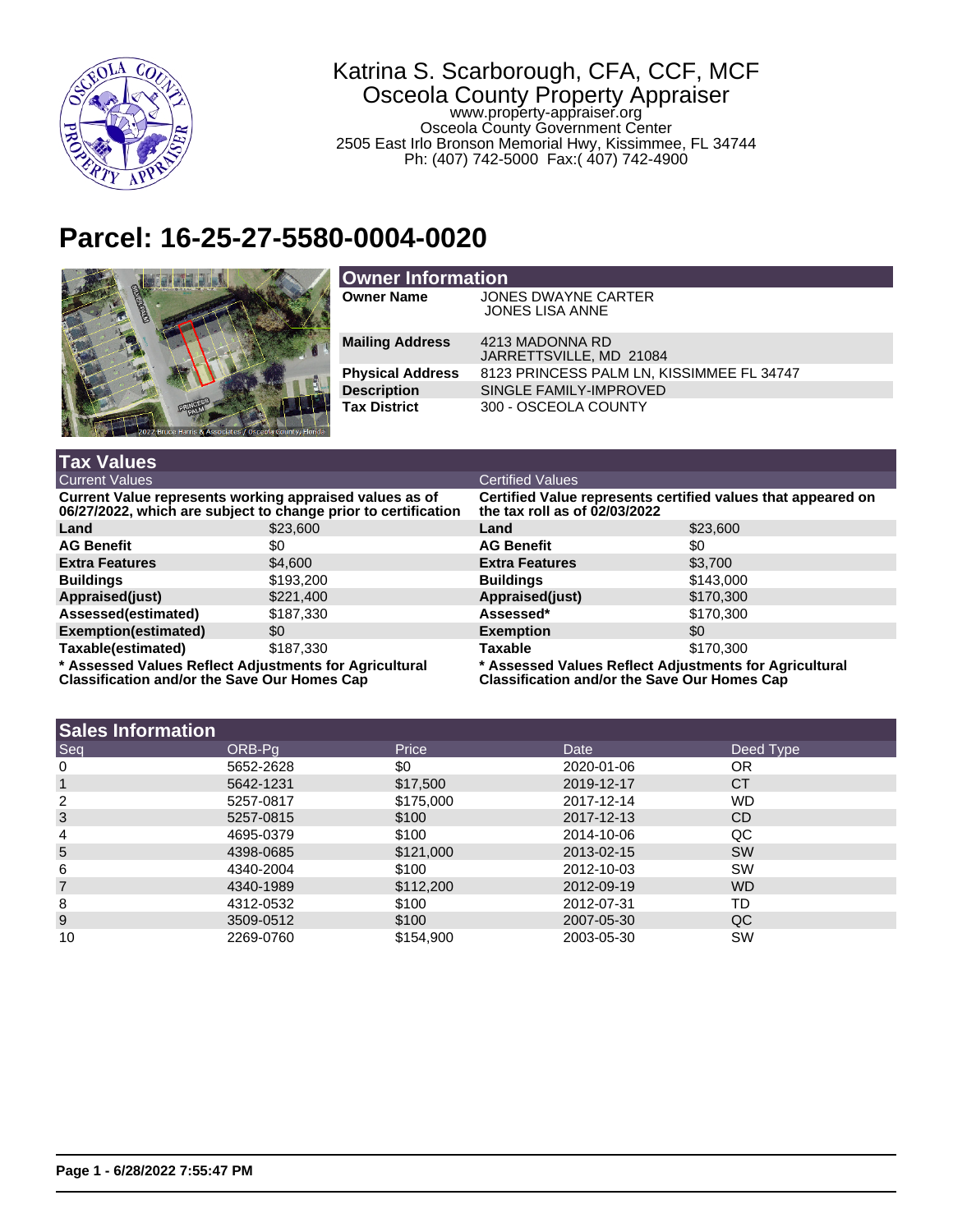| Land Information - Total Acreage: 0.04 |       |       |           |            |  |
|----------------------------------------|-------|-------|-----------|------------|--|
| <b>Land Description</b>                | Units | Depth | Land Type | Land Value |  |
| <b>TOWNHOUSE LOT</b>                   | 1.00  | 0.00  |           | \$23,600   |  |

| <b>Extra Features</b>                 |       |            |                      |
|---------------------------------------|-------|------------|----------------------|
| <b>Extra Feature</b>                  | Units | Year Built | <b>Feature Value</b> |
| SWIMMING POOL(IN GROUND ONLY) AVERAGE | 110   | 2002       | \$2.728              |
| POOL DECK GOOD                        | 250   | 2002       | \$656                |
| <b>SCREEN ENCLOSURE AVERAGE</b>       | 440   | 2002       | \$572                |
| CONCRETE/CONCRETE BLOCK WALL AVERAGE  | 160   | 2002       | \$560                |

| <b>Building Information</b> |                             |                      |                                                                      |
|-----------------------------|-----------------------------|----------------------|----------------------------------------------------------------------|
| <b>Building 1</b>           |                             |                      |                                                                      |
| <b>Description</b>          | <b>TOWNHOUSE / ROWHOUSE</b> | <b>Bedrooms</b>      | 3                                                                    |
| <b>Year Built</b>           | 2002                        | <b>Bathrooms</b>     | 3                                                                    |
| Value                       | \$193,300                   | <b>Fixtures</b>      |                                                                      |
| <b>Actual Area</b>          | 1464                        | <b>Roof Cover</b>    | 4 COMPOSITE SHINGLE                                                  |
| <b>Heated Area</b>          | 1440                        | <b>Exterior Wall</b> | (0.40) 7 FRAME STUCCO  <br>(0.60) 10 CONCRETE BLOCK<br><b>STUCCO</b> |
| Building 1 subarea          |                             |                      |                                                                      |
| <b>Description</b>          | Code                        | <b>Year Built</b>    | <b>Total Sketched Area</b>                                           |
| UPPER STORY FINISHED        | <b>USF</b>                  | 2002                 | 666                                                                  |
| <b>BASE AREA</b>            | <b>BAS</b>                  | 2002                 | 774                                                                  |
| <b>OPEN PORCH FINISHED</b>  | <b>OPF</b>                  | 2002                 | 24                                                                   |

**Legal Description**

**Legal Description** WINDSOR PALMS TOWNHOMES PHASE 3A PB 14 PGS 105-106 BLK 4 LOT 2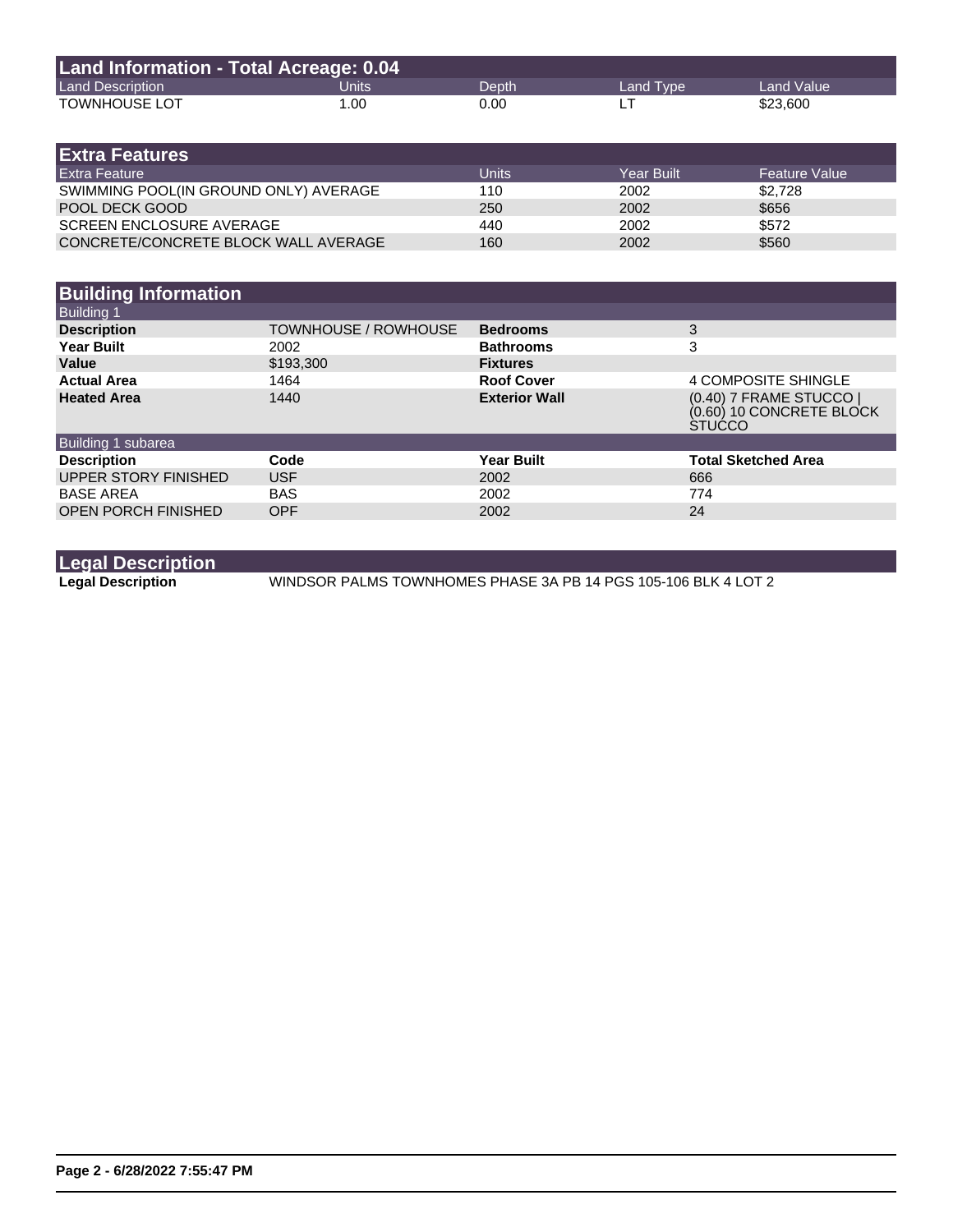

## 16-25-27-5580-0004-0020 12/07/2007